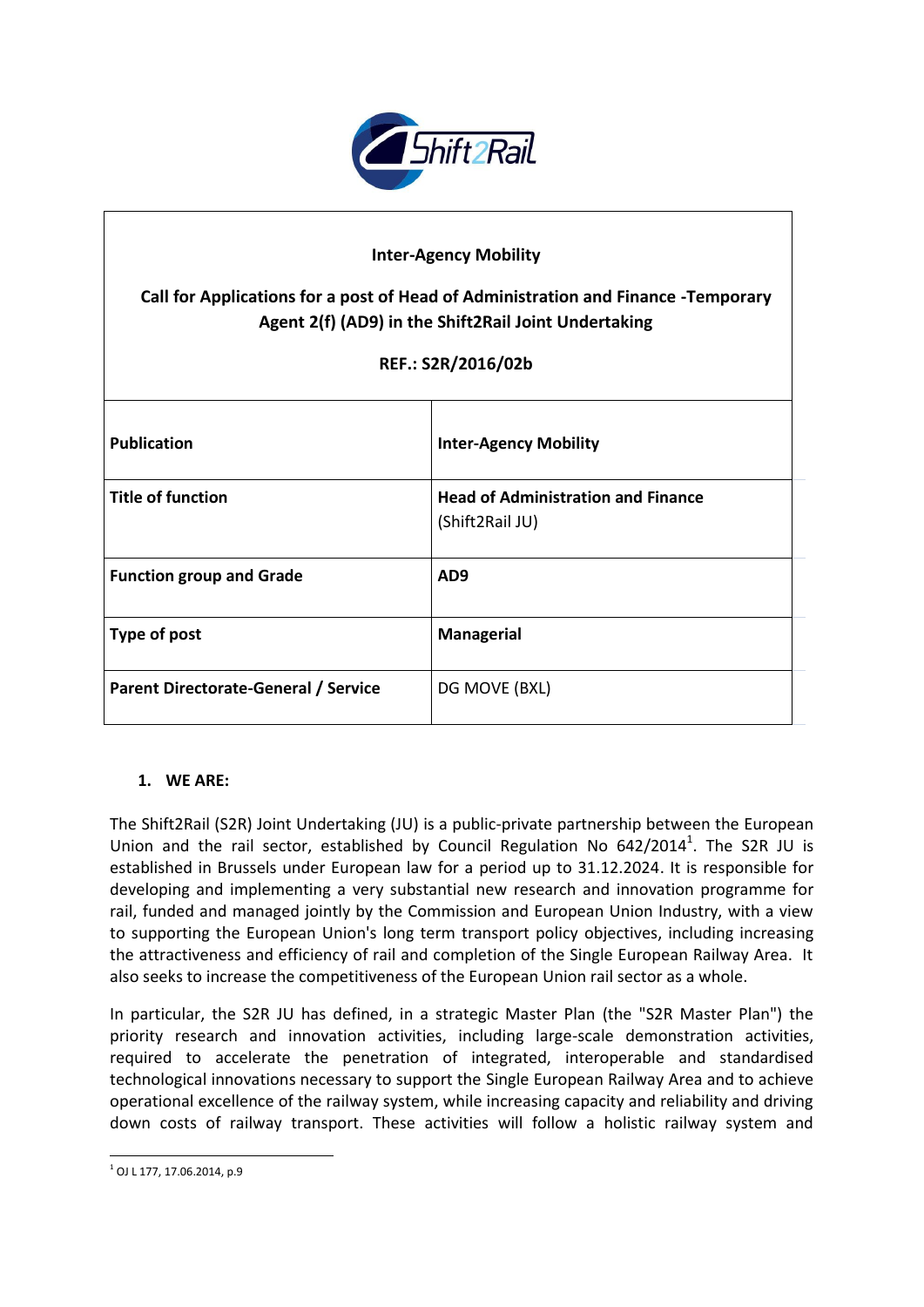customer-oriented approach, and be structured around five key "Innovation Programmes" or "IPs", covering all the different structural (technical) and functional (management) sub-systems of the rail system, namely:

- IP1: Cost-efficient and Reliable Trains, including high capacity trains and high speed trains;
- IP2: Advanced Traffic Management & Control Systems;
- IP3: Cost-efficient, Sustainable and Reliable High Capacity Infrastructure;
- IP4: IT Solutions for Attractive Railway Services;
- IP5: Technologies for Sustainable & Attractive European Freight.

The S2R JU developed with its Members a long-term investment planning document, which translates the strategic research and innovation priorities of the S2RMaster Plan into concrete actions, milestones and deliverables to be undertaken collaboratively by the S2R JU in the period 2015-2024: the S2R Multi-Annual Action Plan (MAAP). The document will serve as the basis for preparing the annual work plans of the S2R JU, thereby helping to ensure continuity and synchronicity of investments.

For further information please consult the following website:<http://www.shift2rail.org/>

# **2. JOB DESCRIPTION:**

The Head of Administration and Finance reports to the Executive Director of the S2R JU. The successful candidate shall ensure that staff members under his/her supervision deliver professional and efficient services to the S2R JU.

The Head of Administration and Finance carries overall managerial responsibility for financial, administrative and human resources issues. He/she is expected to have expertise or experience in these particular fields and he/she will have to act as an efficient manager of teams.

More specifically, the Head of Administration and Finance is responsible for the following activities:

- Ensure the coherence among the work strands assigned to the Administration;
- Manage the S2R JU budget (annual budget preparation and presentation, follow-up and co-ordination, monitoring of expenditures, preparation of reconciled financial reports, etc.);
- Overall personnel management support;
- Tendering and contracts management, including contract laws and regulations;
- Legal advice and data protection;
- IT management;
- Infrastructure and facilities management;
- Overall security matters, including physical security;
- Maintain a harmonized knowledge management framework across the S2R JU;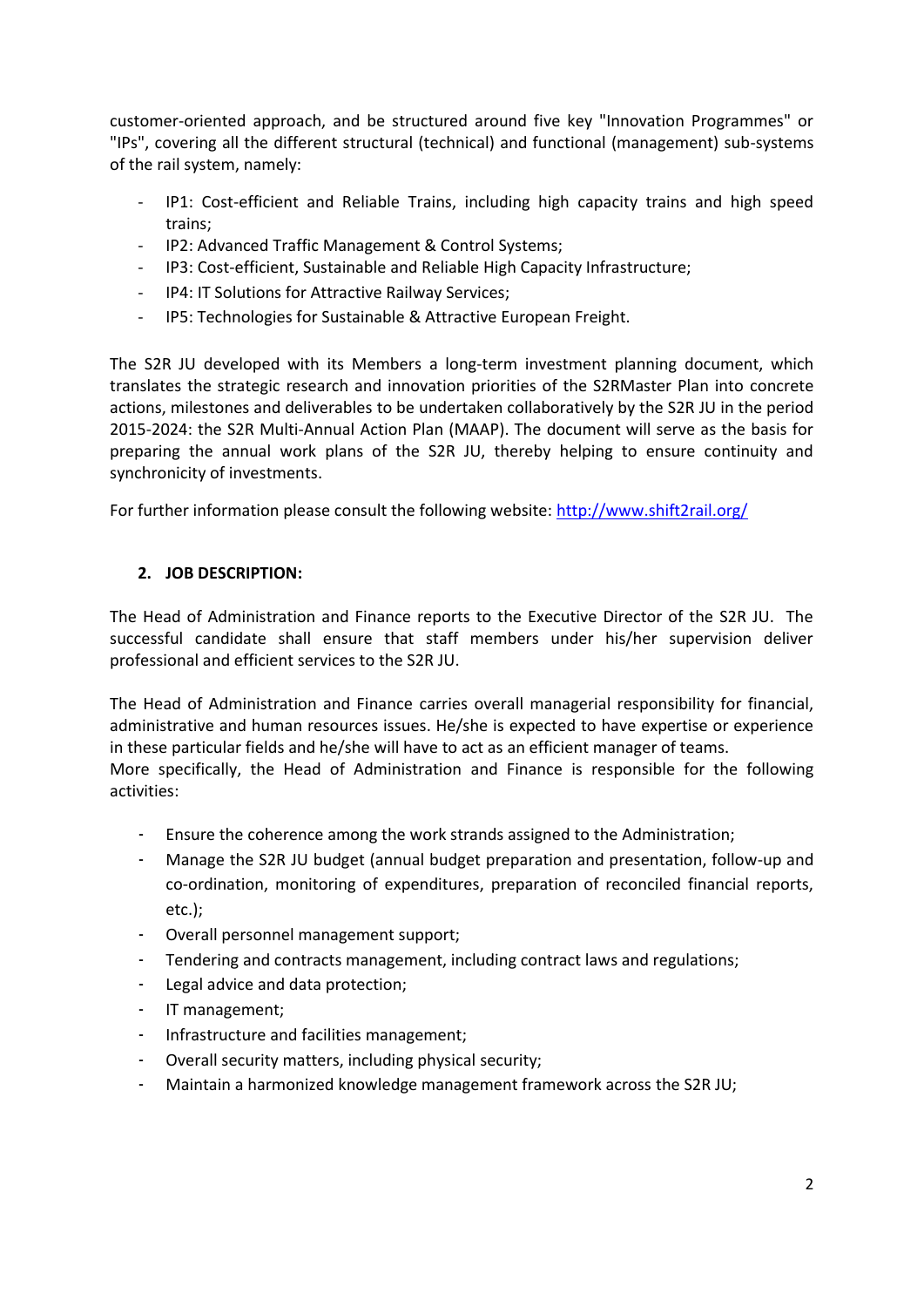- Develop the competences and skills of the personnel reporting to her/him and evaluate their performance;
- Safeguard a culture of consistent compliance with rules and regulations as well as ethical behaviour;
- Lead the effective and efficient implementation of S2R's internal control framework;
- Take on additional tasks as required in the interest of the service.

# **3. WE LOOK FOR:**

### **A) Eligibility criteria**

Candidates will be considered eligible for selection on the basis of the following formal criteria to be fulfilled by the deadline for applications:

- 1. Be a Temporary agent 2(f) who, on the closing date for applications and on the day of filling the vacant post, is employed within his/her current agency in a grade and function group corresponding to the published grade and function group (AD9);
- 2. Have at least 2 years' service within his/her current agency before moving;
- 3. Have successfully completed the probationary period provided for in Article 14 of the CEOS, in the relevant function group;
- 4. Have a level of education which corresponds to completed university studies<sup>2</sup> attested by a diploma when the normal period of university is 4 years or more, followed by at least 12 years of appropriate professional experience<sup>3</sup>;

#### **Or**

1

Have a level of education which corresponds to completed university studies attested by a diploma when the normal period of university is 3 years and at least 13 years of appropriate professional experience<sup>3</sup>;

 $^2$  Only study titles that have been awarded in EU Member States or that are subject to the equivalence certificates issued by the authorities in the said Member States shall be taken into consideration;

 $^3$  Only appropriate professional experience acquired after achieving the minimum qualification stated in A.1 shall be considered. Where additional periods of training and study are accompanied by periods of professional activity, only the latter shall be considered as professional experience. Compulsory military service or equivalent civilian service accomplished after achieving the minimum qualification stated in A.1. shall be taken into consideration. Internships will be taken into consideration if they are paid. Professional activities pursued part-time shall be calculated pro rata, on the basis of the percentage of full-time hours worked. A given period may be counted only once.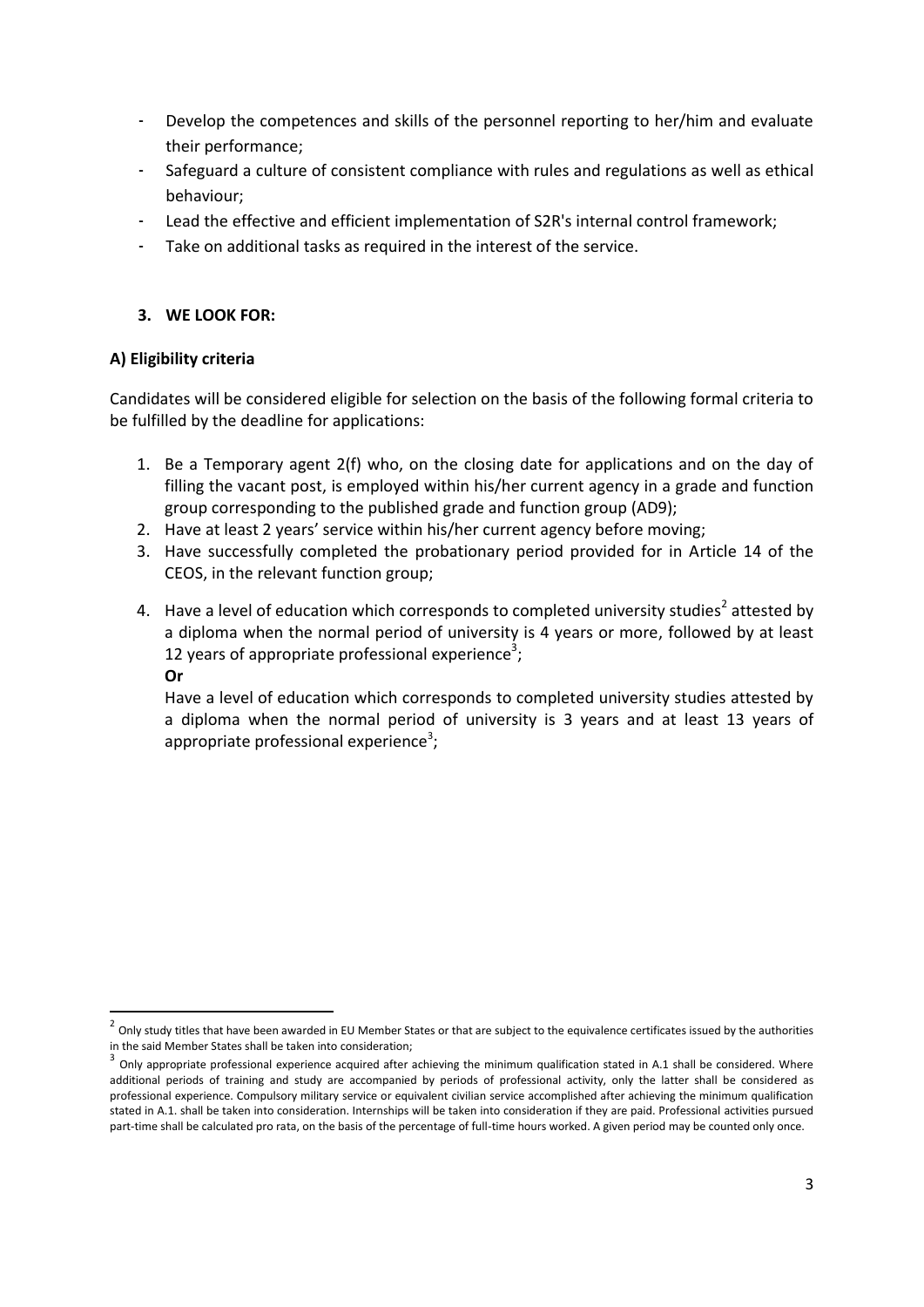# **B) Selection criteria**

All eligible applications will be assessed and scored against the requirements listed below. Please note that non-compliance with at least one of the essential criteria will result in the exclusion of the candidate from the selection. Advantageous criteria constitute additional assets and will not result in exclusion, if not fulfilled.

# **1) Essential qualifications and experience**

- Sound experience in public administration, preferably in an international/EU environment and demonstrating the potential to progress further;
- Financial or legal background or familiarity with financial or legal matters;
- Sound experience of personnel management (human resources);
- Good knowledge of the EU Staff Regulations;
- Good knowledge of the financial and procurement rules applicable to S2R JU or to the general budget of the Union;
- At least 5 years professional experience as team leader;
- A track record of delivering constructive solutions and successful business outcomes;
- a very good knowledge of written and spoken English;

# **2) Advantageous qualifications and experience**

- Experience in H2020 or similar research funding or other financing programmes;
- Experience in rail, rail manufacturing or other transport sectors;

### **3) Behavioural competences**

- Motivation open and positive attitude;
- Leadership and people management skills;
- Managerial, planning and organisational skills;
- Self-control under pressure in demanding situations and ability to handle many simultaneous tasks;
- Excellent communication and negotiation skills;
- High sense of discretion and confidentiality.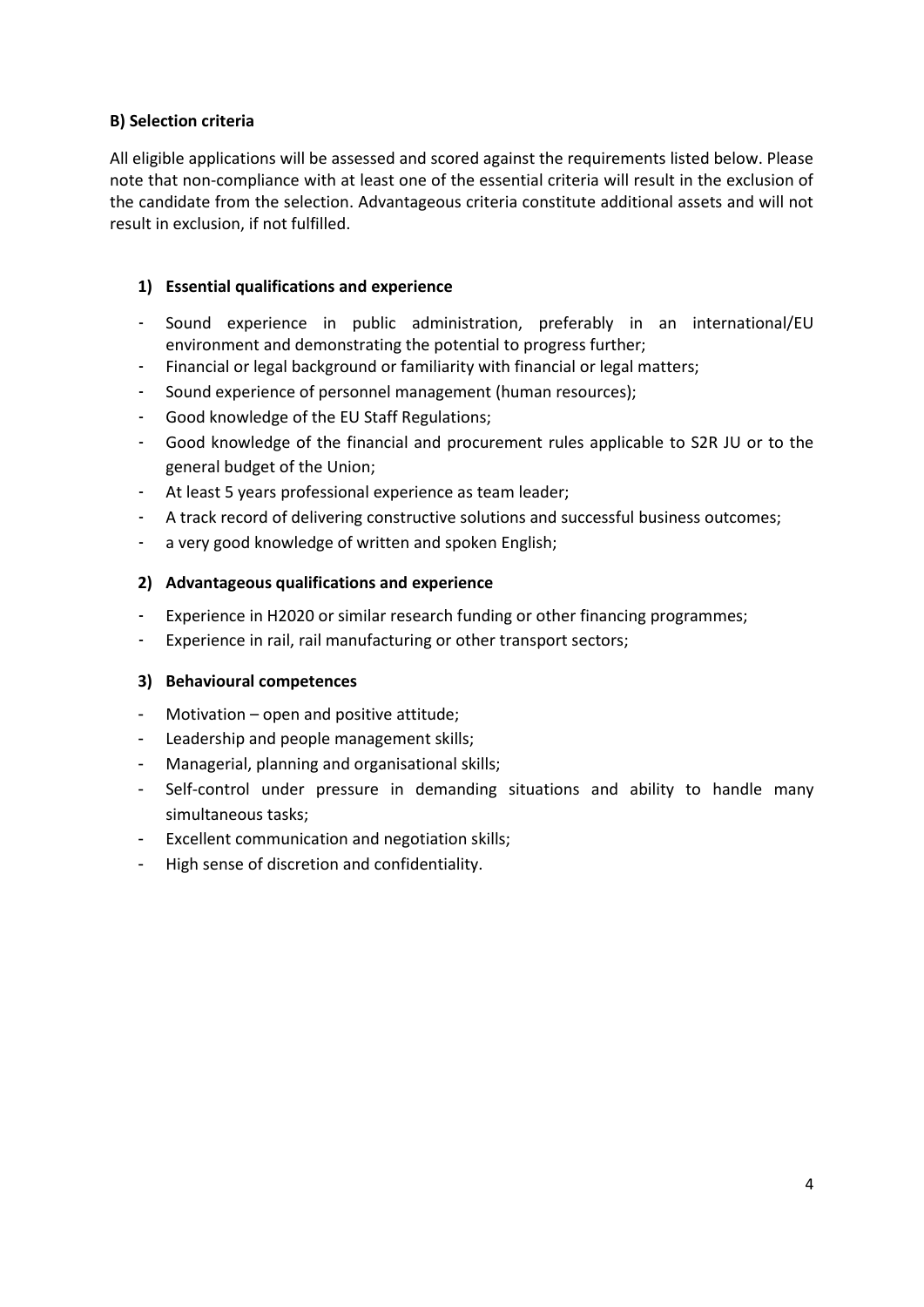# **4. INDEPENDENCE AND DECLARATION OF INTERESTS**

The Head of Administration and Finance will be required to make a declaration of commitment to act independently in the public interest and to make a declaration in relation to interests which might be considered prejudicial to his/her independence.

# **5. SELECTION PROCEDURE**

The Regulation which provides the legal basis for S2R was adopted on 16 June 2014 (Official Journal of the European Union)<sup>4</sup>. The implementation of the Joint Undertaking started in 2014.

The S2R JU has not yet reached its full autonomy and the present procedure is organised under the responsibility of the European Commission in accordance with Article 19 of the Regulation establishing the S2R JU.

The selection procedure includes the following steps:

- After registration, each application will be checked in order to verify that it meets the eligibility criteria;
- All eligible applications will be evaluated by a Selection Committee based on the selection criteria defined in this vacancy notice;
- The best-qualified candidates, those who obtained the highest number of points within the evaluation, will be short-listed for a written test and an interview, both aiming at assessing the Selection criteria as described above;
- The minimum threshold to pass the written test and the interview is 50% of the total points allocated to each one of them. Passing the written test and the interview does not guarantee inclusion on the reserve list;
- Candidates selected on the basis of the outcome of the interview and written test may be invited to an assessment centre run by external consultants;
- As a result of the written tests and the interviews, the Selection Committee will recommend to the Executive Director the most suitable candidate(s) for the post to be placed on a reserve list. Inclusion on the reserve list does not guarantee recruitment;
- The reserve list will be presented to the Executive Director who may decide to convene a second interview and ultimately will appoint the successful candidate(s) to the post(s).

The reserve list will be valid until 31/12/2017. Its validity may be extended by the decision of the Executive Director.

1

<sup>4</sup> OJ L 177, 17.06.2014, p.9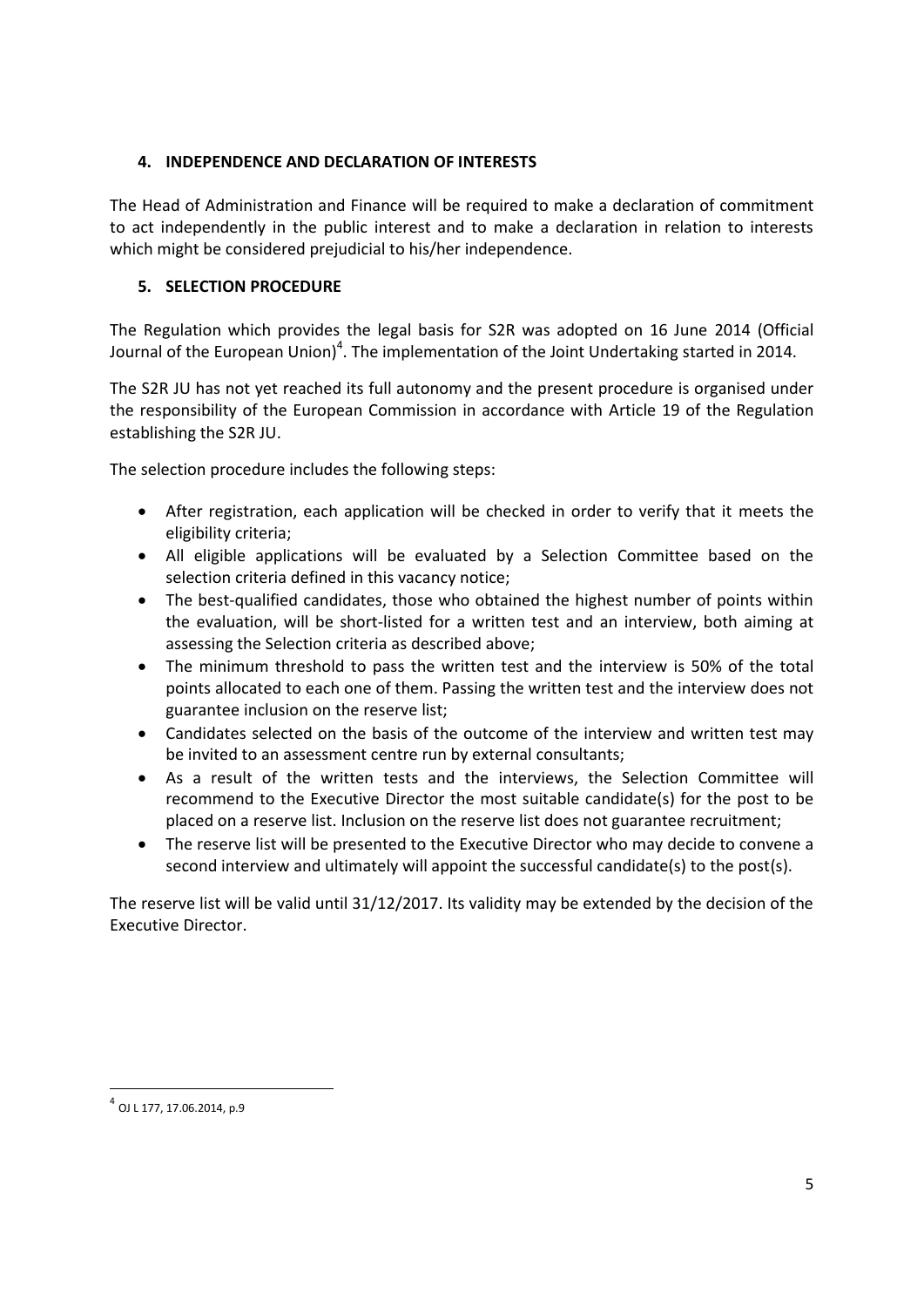# **6. EQUAL OPPORTUNITIES**

The S2R JU, as a European Union body, applies a policy of equal opportunities and nondiscrimination in accordance with Article 1d of the Staff Regulations.

# **7. CONDITIONS OF EMPLOYMENT**

a) The S2R JU and the selected Temporary Agent 2(f) shall conclude a contract of employment which ensures continuation of his/her employment and career in the category of temporary Agents 2(f).

That contract shall be concluded without interruption of the contract concluded with the Agency of origin ("the preceding contract") and shall fulfil the following requirements, in particular:

- the same grade and same seniority in the grade as the preceding contract;
- the same step and same seniority in the step as the preceding contract;
- b) The end dates of the contract concluded with the S2R JU and of the preceding contract shall be the same. If the contract with the Agency of origin was for an indefinite period, the member of temporary staff 2(f) shall also be engaged by the S2R JU for an indefinite period. In the event that the preceding contract comes to its natural end on the day of the move, the duration of the contract concluded shall be the same as that the S2R JU would have set in case of a renewal of one of its own temporary Agent 2(f).

A contract of employment concluded following interagency mobility shall not be considered as a renewal unless it ends at a later date than the previous contract, in which case it shall be treated as a renewal;

- c) The temporary Agent 2(f) shall not serve a probationary period in the S2R JU, without prejudice to article 9 (2) of S2R GB decision 7/2015 on the use and engagement of Temporary Agents 2(f);
- d) The selected Temporary Agent 2(f) shall take up duty in the S2R JU in principle three months after the job offer, unless it is otherwise agreed between the two agencies and the staff member concerned;
- e) The Agency of origin shall transfer the personnel file to the S2R JU no later than 30 days after the date of the move;
- f) The rights and entitlements inherent to the country of employment (i.e Belgium) will be adapted accordingly.

# **8. PAY AND WELFARE BENEFITS**

The pay of staff members consists of a basic salary supplemented with specific allowances, including expatriation or family allowances. The provisions guiding the calculation of these allowances can be consulted in the Conditions of Employment of Other Servants available at the following address:

<http://eur-lex.europa.eu/LexUriServ/LexUriServ.do?uri=CONSLEG:1962R0031:20140101:EN:PDF>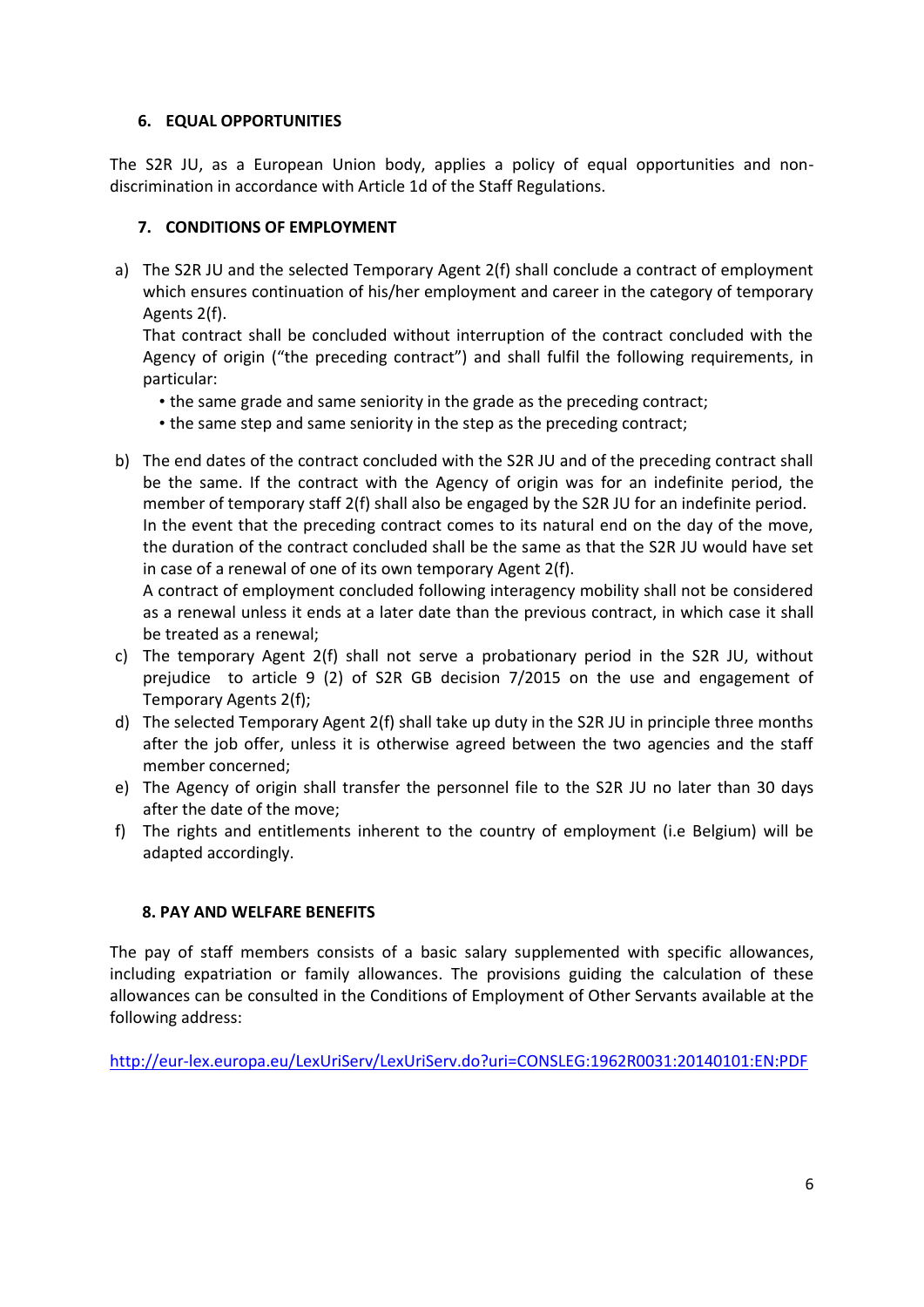Salaries are exempted from national tax, instead a Community tax at source is paid. The place of employment is Brussels, where the Joint Undertaking is based.

# **9. APPLICATION PROCEDURE**

For applications to be valid, candidates must submit:

- a detailed **curriculum vitae** in European CV format in English<sup>5</sup>. The CV must imperatively refer to the job requirements as listed in the present vacancy notice and reflect how, in the candidate's view, she/he holds the skills and competences mentioned therein. Applications that are incomplete will be disqualified.
- a letter of motivation (1 page maximum) in English<sup>6</sup> explaining why the candidate is interested in the post and what her/his added value would be if selected, in relation to the job requirements listed in the present vacancy notice.

Applications should be sent by email to [jobs@shift2rail.europa.eu](mailto:jobs@shift2rail.europa.eu) with the following subject line: '**SURNAME\_Name\_S2R.2016.02b**

Supporting documents (e.g. certified copies of degrees/diplomas, references, proof of experience etc.) should not be sent at this stage but must be submitted at a later stage of the procedure if requested.

In order to facilitate the selection process, all communications to candidates concerning this vacancy will be in English.

If at any stage in the procedure it is established that any of the information a candidate provided is incorrect, the candidate in question will be disqualified.

### **10. CLOSING DATE**

Applications must be sent no later than **02/05/2016**, **12:00 AM Brussels time**. Applications sent after this date will not be considered.

### **11. IMPORTANT INFORMATION FOR APPLICANTS**

Applicants are reminded that the work of the selection committee is confidential. It is forbidden for applicants to make direct or indirect contact with members of these committees, or for anybody to do so, on their behalf.

### **12. APPEAL PROCEDURE**

**.** 

If a candidate considers that he/she has been adversely affected by a particular decision, he/she can:

<sup>&</sup>lt;sup>5</sup> The Selection Committee will ensure that no undue advantage is given to native speakers of this language.

 $^6$  The Selection Committee will ensure that no undue advantage is given to native speakers of this language.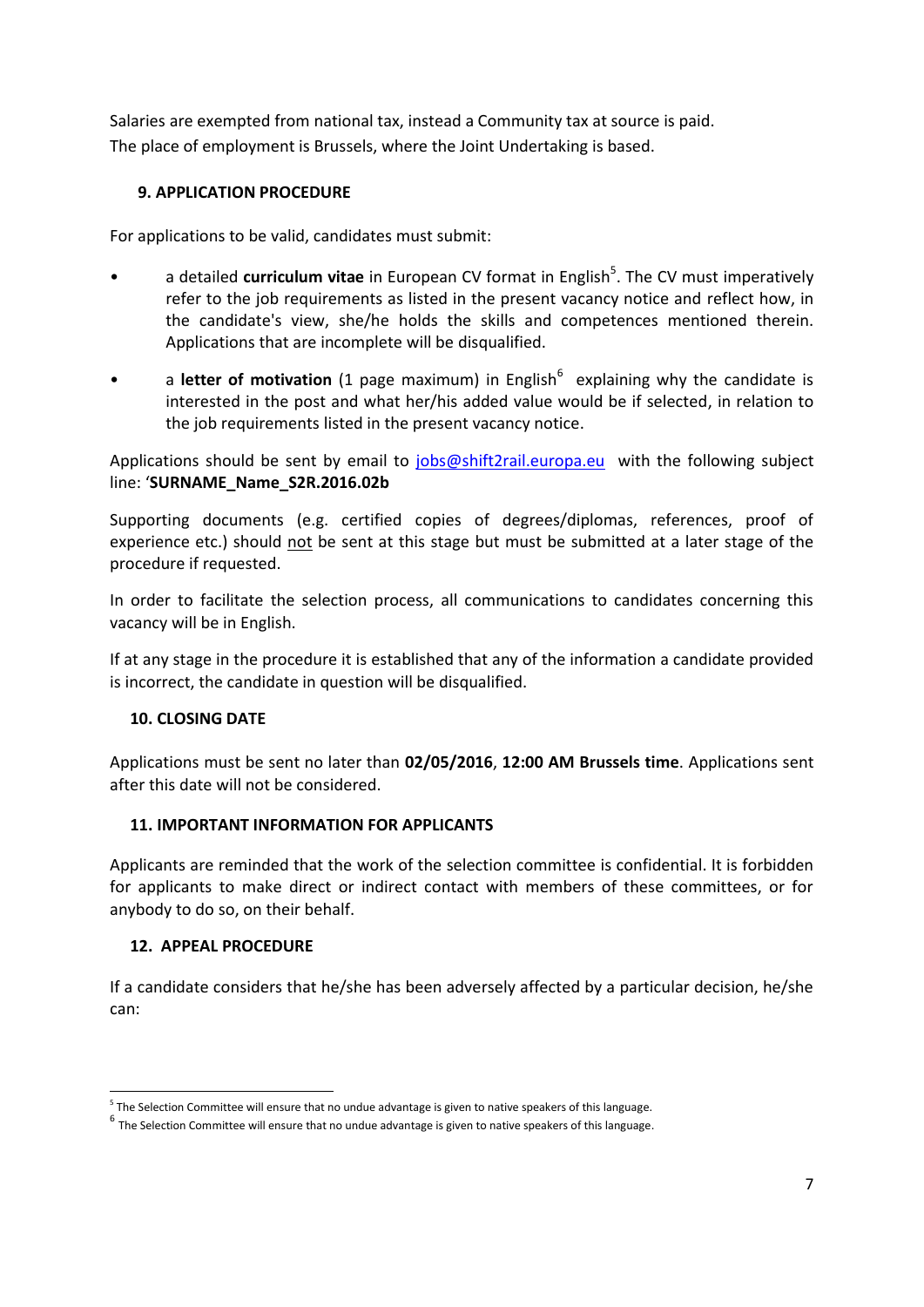▪ lodge a complaint under Article 90(2) of the Staff Regulations of Officials of the European Union and Conditions of employment of other servants of the European Union, at the following address:

Shift2Rail Joint Undertaking Human Resources Department Avenue de la Toison d'Or, 56-60 B-1060 Brussels Belgium

The complaint must be lodged within 3 months. The time limit for initiating this type of procedure starts to run from the time the candidate is notified of the action adversely affecting him/her.

▪ submit a judicial appeal under Article 270 of the Treaty on the Functioning of the EU (ex Art. 236 of the EC Treaty) and Article 91 of the Staff Regulations of Officials of the European Union to the:

European Union Civil Service Tribunal Boulevard Konrad Adenauer Luxembourg 2925 LUXEMBOURG

For details of how to submit an appeal, please consult the website of the European Union Civil Service Tribunal: [http://curia.europa.eu/jcms/jcms/Jo1\\_6308/.](http://curia.europa.eu/jcms/jcms/Jo1_6308/) The time limits for initiating this type of procedure (see Staff Regulations as amended by Council Regulation (EC) No 723/2004 of 22 March 2004, published in Official Journal of the European Union L 124 of 27 April 2004 [http://eur-lex.europa.eu\)](http://eur-lex.europa.eu/) start to run from the time you become aware of the act allegedly prejudicing your interests.

▪ make a complaint to the European Ombudsman:

European Ombudsman 1 avenue du Président Robert Schuman CS 30403 67001 Strasbourg Cedex FRANCE [http://www.ombudsman.europa.eu](http://www.ombudsman.europa.eu/)

Please note that complaints made to the Ombudsman have no suspensive effect on the period laid down in Articles 90(2) and 91 of the Staff Regulations for lodging complaints or for submitting appeals to the Civil Service Tribunal under Article 270 of the Treaty on the Functioning of the EU (ex Art. 236 TEC). Please note also that, under Article 2(4) of the general conditions governing the performance of the Ombudsman's duties, any complaint lodged with the Ombudsman must be preceded by the appropriate administrative approaches to the institutions and bodies concerned.